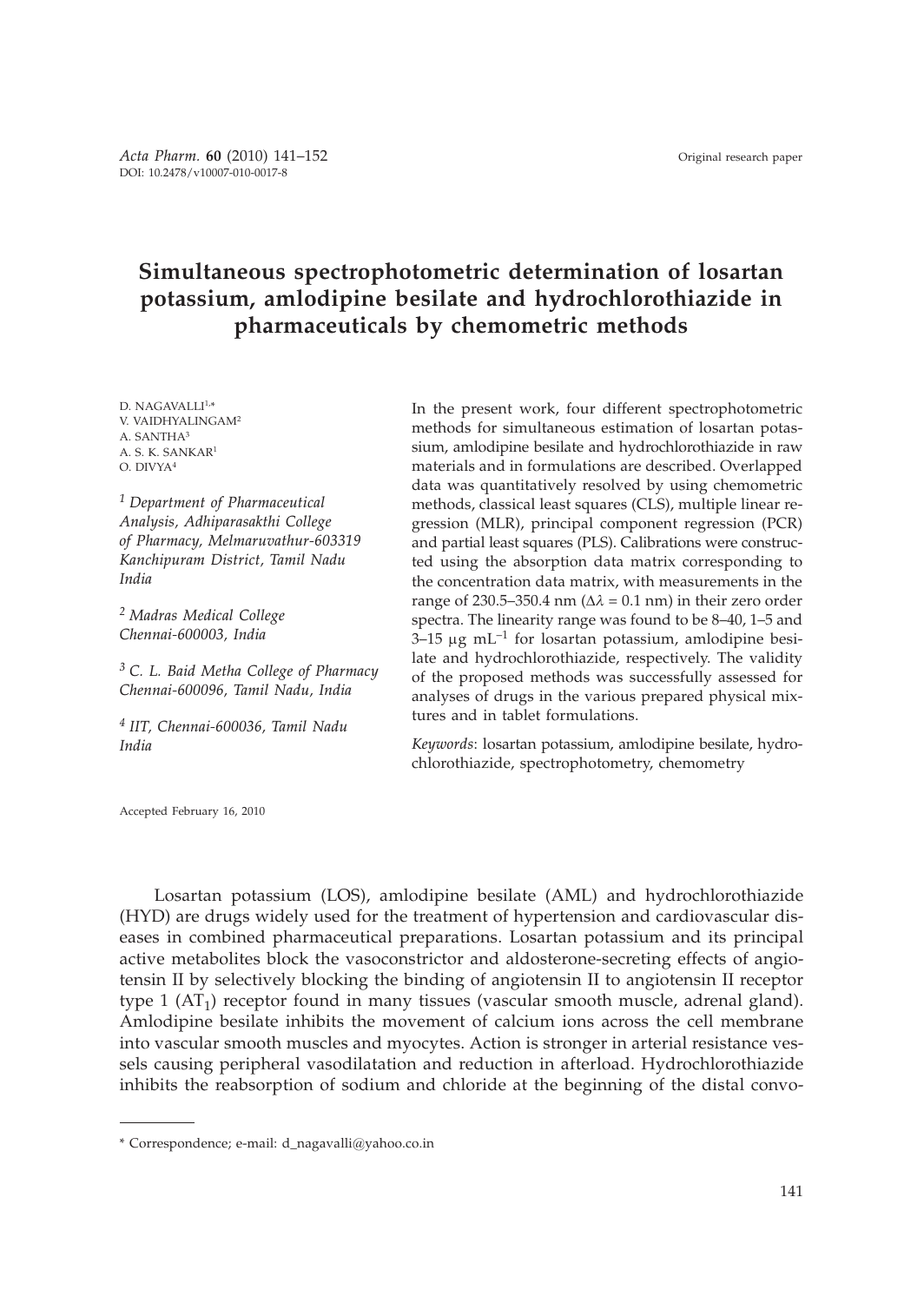luted tubule. It causes natriuretic effect mainly by decreasing sodium and chloride reabsorption in the cortical segment of the ascending limb of the loop of Henley by inhibition of a specific Na+,Cl– co-transporter (1).

A few estimations in body fluids, in bulk in combination with other drugs and in single dosage forms have been reported for losartan potassium, amlodipine besilate and hydrochlorothiazide such as HPLC (2–7), spectrophotometry (8), multivariate approach (9), multi-syringe chromatography (MSC) (10) and HPTLC (11, 12), ultra performance liquid chromatography (UPLC-MS) (13). All these drugs are available in combined tablet dosage forms, as antihypertensive agents. An extensive literature survey revealed that a number of methods are reported for the individual drugs but there is no report on simultaneous estimation of such a combination in physical mixtures or in pharmaceutical formulations by chemometric methods. The present article discusses the attempts made to develop simple, sensitive and reproducible methods for simultaneous estimation of these drugs in dosage forms.

Chemometric calibration techniques in spectral analysis are widely used in the quality control of drugs in mixtures and pharmaceutical formulations containing two or more drugs with overlapping spectra where separation procedures are not required in drug determination. We have also used these techniques for simultaneous analyses of mixtures (14–19).

In this study, four chemometric methods for spectral data processing are proposed for simultaneous determination of LOS, AML and HYD in their ternary mixtures and in tablets.

#### EXPERIMENTAL

### *Instrument and software*

A Shimadzu (Japan) 2550-double beam spectrophotometer was used for all spectrophotometric measurements. Absorption spectra of the reference and test solutions were taken in 1-cm matched quartz cells over the range of 200–400 nm. Chemometric calculations on the resulting data were carried out with the PLS toolbox (Demover5.0) in MATLAB 7 (Math works).

#### *Samples and solvents*

Losartan potassium, amlodipine besilate and hydrochlorothiazide were kindly supplied by ATOZ India Ltd., India, and were certified to be 99.8, 99.6 and 99.9 % pure, respectively. The drugs were used without further purification. All the solvents used in spectrophotometric analysis were of analytical reagent grade. Trilopace tablets, batch number BF 70002 (Akums Drugs & Pharmaceuticals Ltd., India), which were claimed to contain 50 mg of losartan potassium USP, 5 mg of amlodipine besilate BP and 12.5 mg of hydrochlorothiazide IP, were used.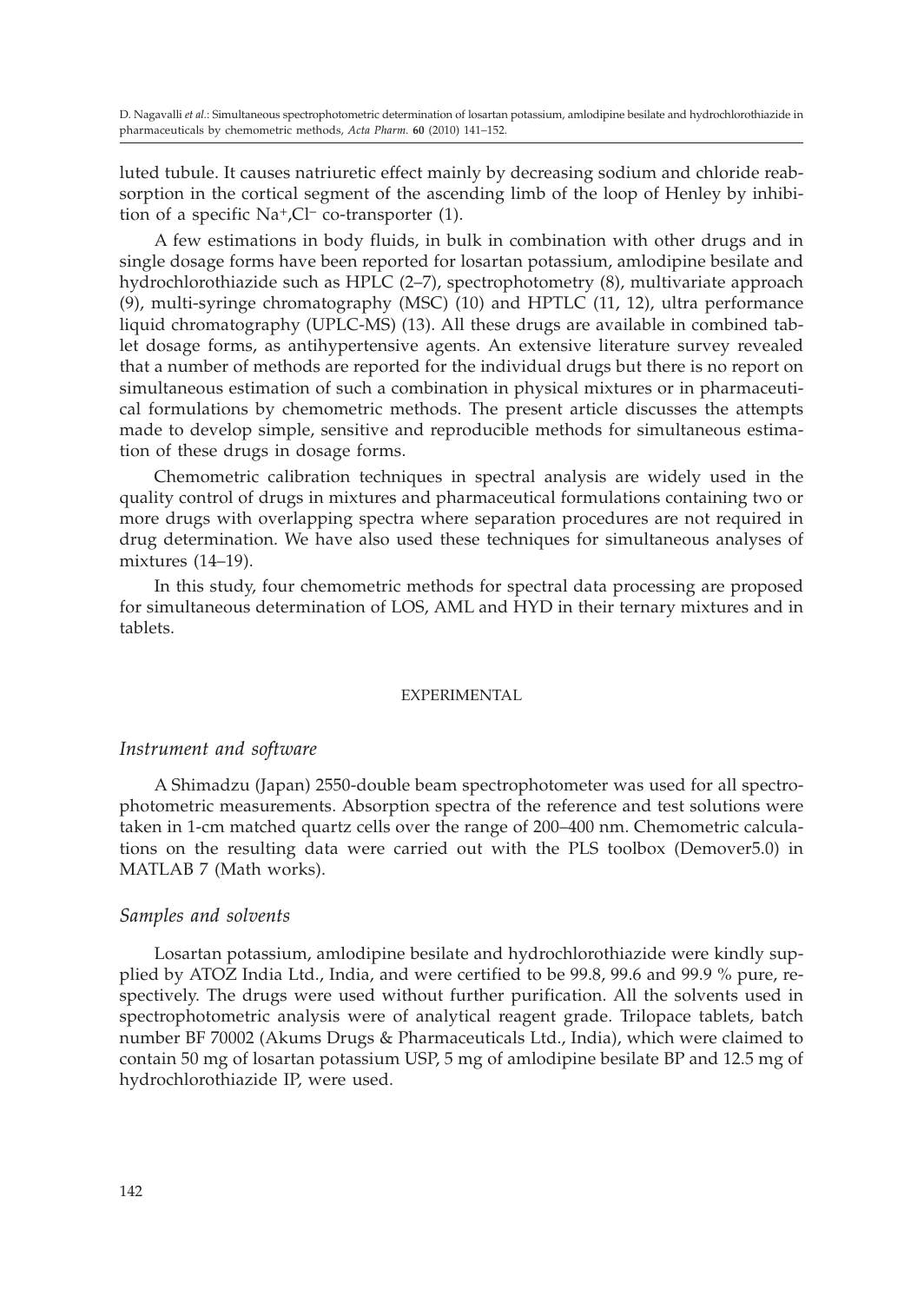# *Standard solutions and mixtures*

Stock solutions of LOS (1 mg mL<sup>-1</sup>), AML (1 mg mL<sup>-1</sup>) and HYD (2 mg mL<sup>-1</sup>) in methanol were diluted with water to prepare the working solutions  $(0.16 \text{ mg} \text{ mL}^{-1}, 0.02$ mg mL<sup>-1</sup> and 0.06 mg mL<sup>-1</sup>, respectively). The calibration set contained 25 and the prediction set 9 mixtures of calibration samples, so that the concentration of each drug in the resulting solutions was in its own linear dynamic range, as shown in Table 1. Furthermore, we demonstrated that in formulations LOS, AML and HYD range 1: 2.5: 10.

## *Tablet analysis*

Twenty tablets were weighed accurately and powdered. An amount of the powder equivalent to 50 mg of AML, 125 mg of HYD and 500 mg of LOS was dissolved in 50 mL of methanol. The solution was ultrasonicated for 10 minutes. Then, the solution was filtered through Whatman filter paper No. 41. The filtrate (3 mL) was transferred into a 100 mL volumetric flask and made up to volume with Millipore water. Aliquots of these solutions were used in such a way that the concentration of each drug was within the range of the calibration matrix. The diluted solutions were analyzed six times. All the proposed chemometric methods were applied.

# *Chemometric methods*

*Classical least squares (CLS). –* This method assumes Beer's law model with the absorbance at each frequency being proportional to the component concentration. In

|              |     | Concentration ( $\mu$ g mL <sup>-1</sup> ) |            | Concentration ( $\mu$ g mL <sup>-1</sup> ) |     |                |            |  |  |
|--------------|-----|--------------------------------------------|------------|--------------------------------------------|-----|----------------|------------|--|--|
| Mixture      | LOS | AML                                        | <b>HYD</b> | Mixture                                    | LOS | AML            | <b>HYD</b> |  |  |
| $\mathbf{1}$ | 24  | 3                                          | 9          | 14                                         | 24  | 5              | 15         |  |  |
| 2            | 24  | 1                                          | 3          | 15                                         | 40  | 5              | 3          |  |  |
| 3            | 8   | 1                                          | 15         | 16                                         | 40  | 1              | 12         |  |  |
| 4            | 8   | 5                                          | 6          | 17                                         | 8   | 4              | 3          |  |  |
| 5            | 40  | $\mathcal{P}$                              | 15         | 18                                         | 32  | 1              | 9          |  |  |
| 6            | 16  | 5                                          | 9          | 19                                         | 8   | 3              | 12         |  |  |
| 7            | 40  | 3                                          | 6          | 20                                         | 24  | 4              | 12         |  |  |
| 8            | 24  | $\mathcal{P}$                              | 6          | 21                                         | 32  | 4              | 6          |  |  |
| 9            | 16  | 2                                          | 12         | 22                                         | 32  | $\overline{2}$ | 3          |  |  |
| 10           | 16  | $\overline{4}$                             | 15         | 23                                         | 16  |                | 6          |  |  |
| 11           | 32  | 5                                          | 12         | 24                                         | 8   | $\mathcal{P}$  | 9          |  |  |
| 12           | 40  | 4                                          | 9          | 25                                         | 16  | 3              | 3          |  |  |
| 13           | 32  | 3                                          | 15         |                                            |     |                |            |  |  |

*Table I. Composition of the calibration set*

LOS, AML, HYD – losartan potassium, amlodipine besilate, hydrochlorothiazide, respectively.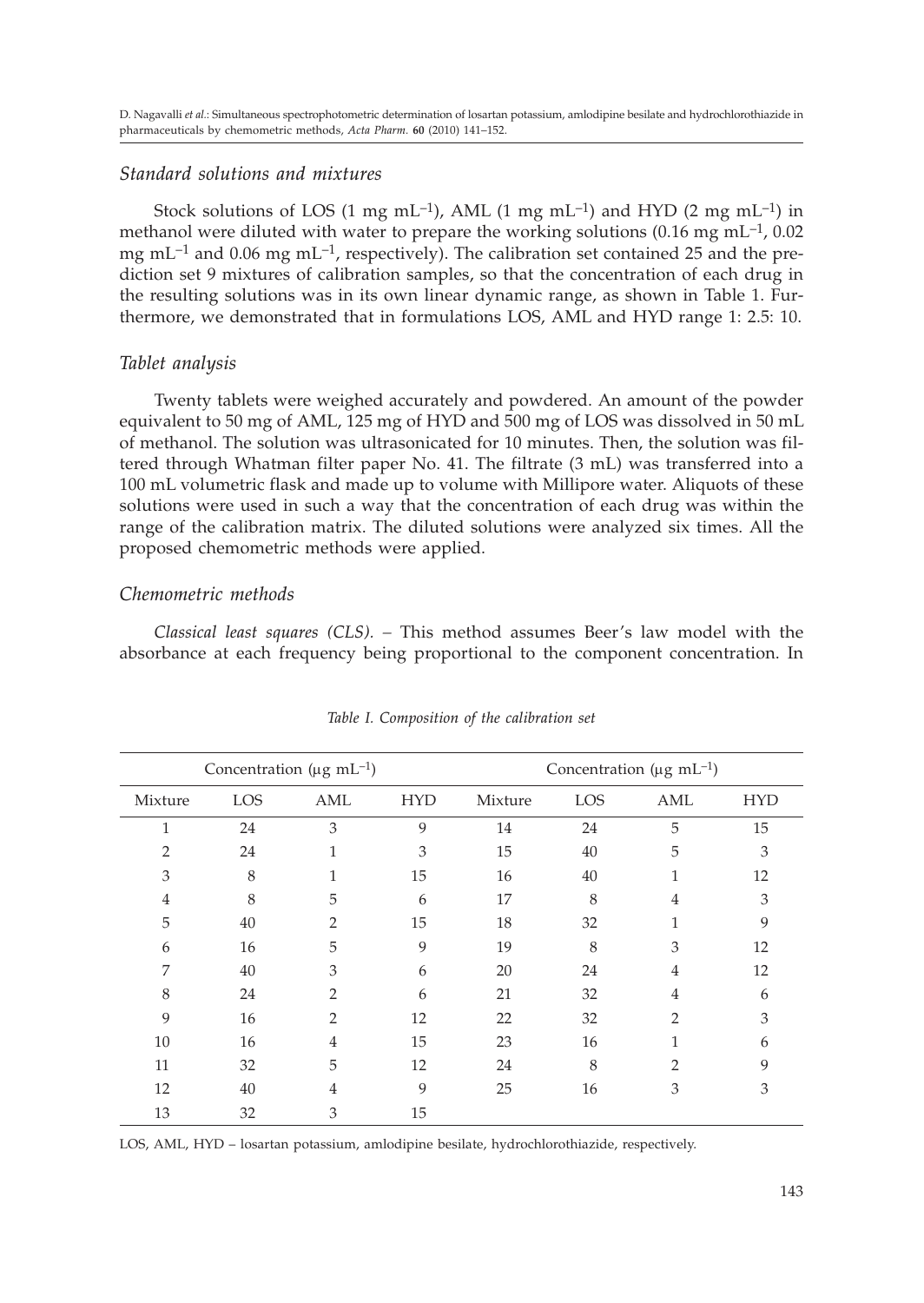matrix notation, Beer's law model for *m* calibration standards containing *l* chemical components with the spectra of *n* digitized absorbances is given by:

$$
A = C \times K + E_A \tag{1}
$$

where *A* is the  $m \times n$  matrix of calibration spectra, *C* is the  $m \times l$  matrix of component concentration, *K* is the  $l \times n$  matrix of absorptivity-path length products, and  $E_A$  is the  $m \times n$  matrix of spectral errors. *K* then represents the matrix of pure component spectra at unit path length. The classical least squares solution according to Eq. (1) during calibration is:

$$
\hat{K} = (C^{\mathrm{T}} C)^{-1} C^{\mathrm{T}} \times A \tag{2}
$$

where  $\hat{K}$  indicates the least-squares estimation of  $K$ .

Analysis based on spectrum a, of unknown component concentration (sample):

$$
C_0 = (\hat{K}\hat{K}^T)^{-1}\hat{K} \times a \tag{3}
$$

where  $C_0$  is vector of predicted concentration and  $\hat{K}^T$  is the transpose of matrix  $\hat{K}$ .

*Multiple linear regressions (MLR).* – If absorbance measurements for several solutions containing mixtures of the analytes are made in numbers exceeding the number of mixture components, then the system composed of the absorbance and concentration matrices will be overdimensioned and take the following matrix form:

$$
A = KC \tag{4}
$$

where *A* is the data absorbance calibration matrix, *K* is the matrix from which the proportionality constants are calculated from spectra for standard solutions of pure analytes and/or their mixtures, and *C* is the concentration matrix. The *C* prediction concentration matrix can be calculated from the following equation:

$$
C = (K^{T}K)^{-1} K^{T}
$$
\n
$$
(5)
$$

where *K'* is the transpose of *K* and *A* is the absorbance matrix of unknown samples. Matrix *K* can be obtained in various ways. We calculated *K* values by *MLR* of the data for mixtures of analytes of known composition (20).

*Principle component regression (PCR).* – In the spectral work, the following steps can explain the fundamental concept of PCR. The original data obtained in absorbances (*A*) and concentrations (*C*) of analytes were reprocessed by mean-centring as  $A_0$  and  $C_0$ , respectively. Using the ordinary linear regression:

$$
C = a + b \times A \tag{6}
$$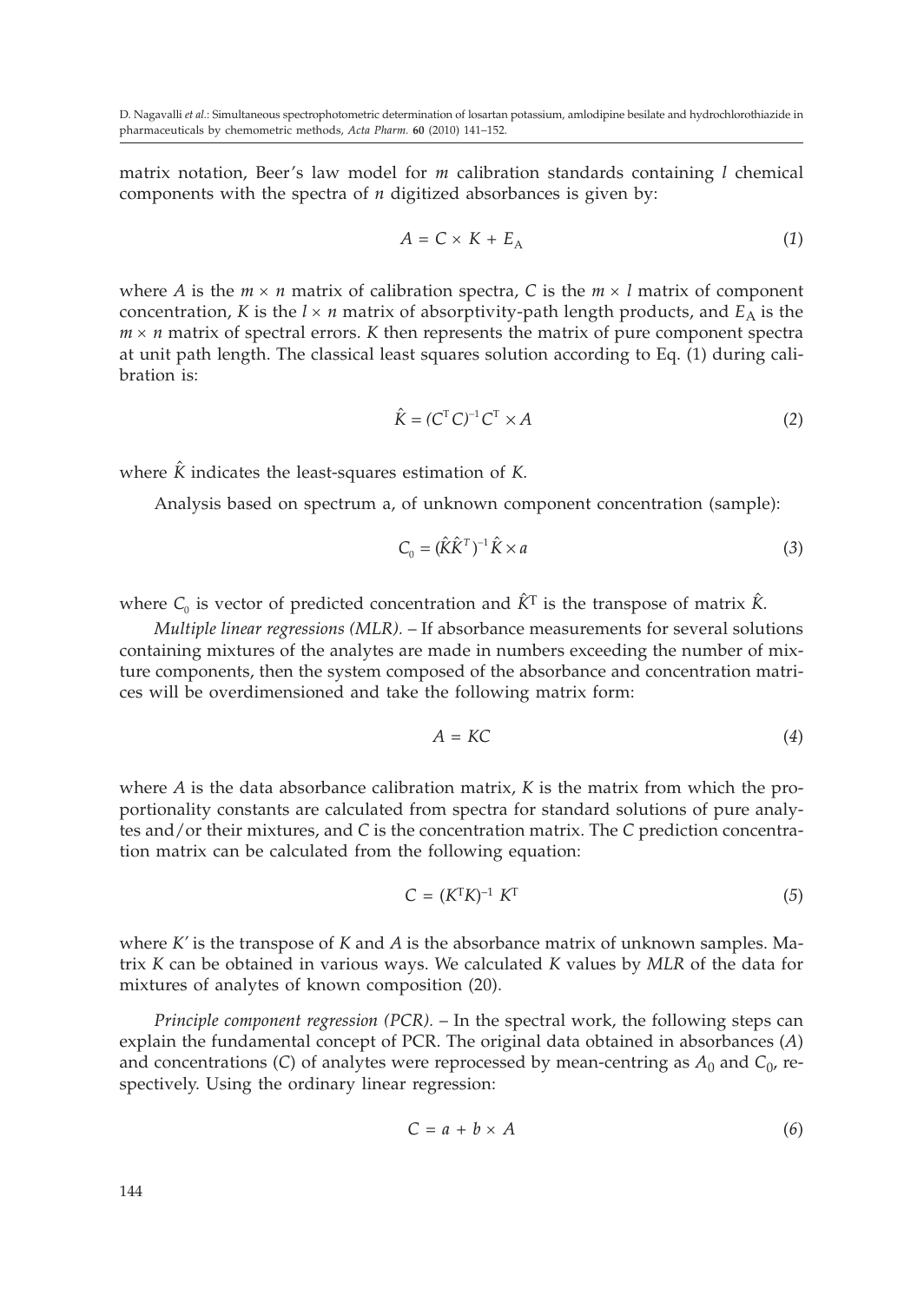The coefficient *b* is:  $b = P \times q$ , where *P* is the matrix of eigenvectors and *q* is the C-loadings given by  $q = D \times T^T \times A_0$ . Here,  $T^T$  is the transpose of the score matrix T. D is a diagonal matrix having on components the inverse of the selected eigenvalues. Knowing *b* one can easily find *a* by using the formula  $a = C_{\text{mean}} \times A^{\text{T}}_{\text{mean}} \times b$ , where  $A^{\text{T}}$ <sub>mean</sub> represents the transpose of the matrix having the entries of the mean absorbance values, and C<sub>mean</sub> is the mean concentration of the calibration set.

*Partial least squares (PLS).* – In the UV-Vis spectra, the absorbance data (*A*) and concentration data (*C*) are mean centered to give the data matrix  $A_0$  and vector  $C_0$ . The orthogonalized PLS algorithm has the following steps. The loading weight vector *W* has the following expression:

$$
W = \frac{A_0^{\mathrm{T}} C_0}{C_0^{\mathrm{T}} C_0} \tag{7}
$$

The scores and loadings are given by:

$$
t_1 = \frac{A_0 W}{A_0^{\mathrm{T}} t_1} \tag{8}
$$

$$
P_1 = t_1^{\mathrm{T}} t_1 \tag{9}
$$

$$
q_1 = \frac{C_0^{\mathrm{T}} t_1}{t_1^{\mathrm{T}} t_1} \tag{10}
$$

The matrix and vector of the residuals in  $A_0$  and  $C_0$  are:

$$
A_1 = A_0 - t_1 P_1^{\mathrm{T}} \tag{11}
$$

$$
C_1 = C_0 - t_1 q_1^{\mathrm{T}} \tag{12}
$$

From the general linear equation, the regression coefficients were calculated by:

$$
b = W(P^{\mathrm{T}}W)^{-1}q \tag{13}
$$

$$
a = C_{\text{mean}} - A^{\text{T}}_{\text{meanb}} \tag{14}
$$

The built calibration equation is used for the estimation of the compounds in the samples (21).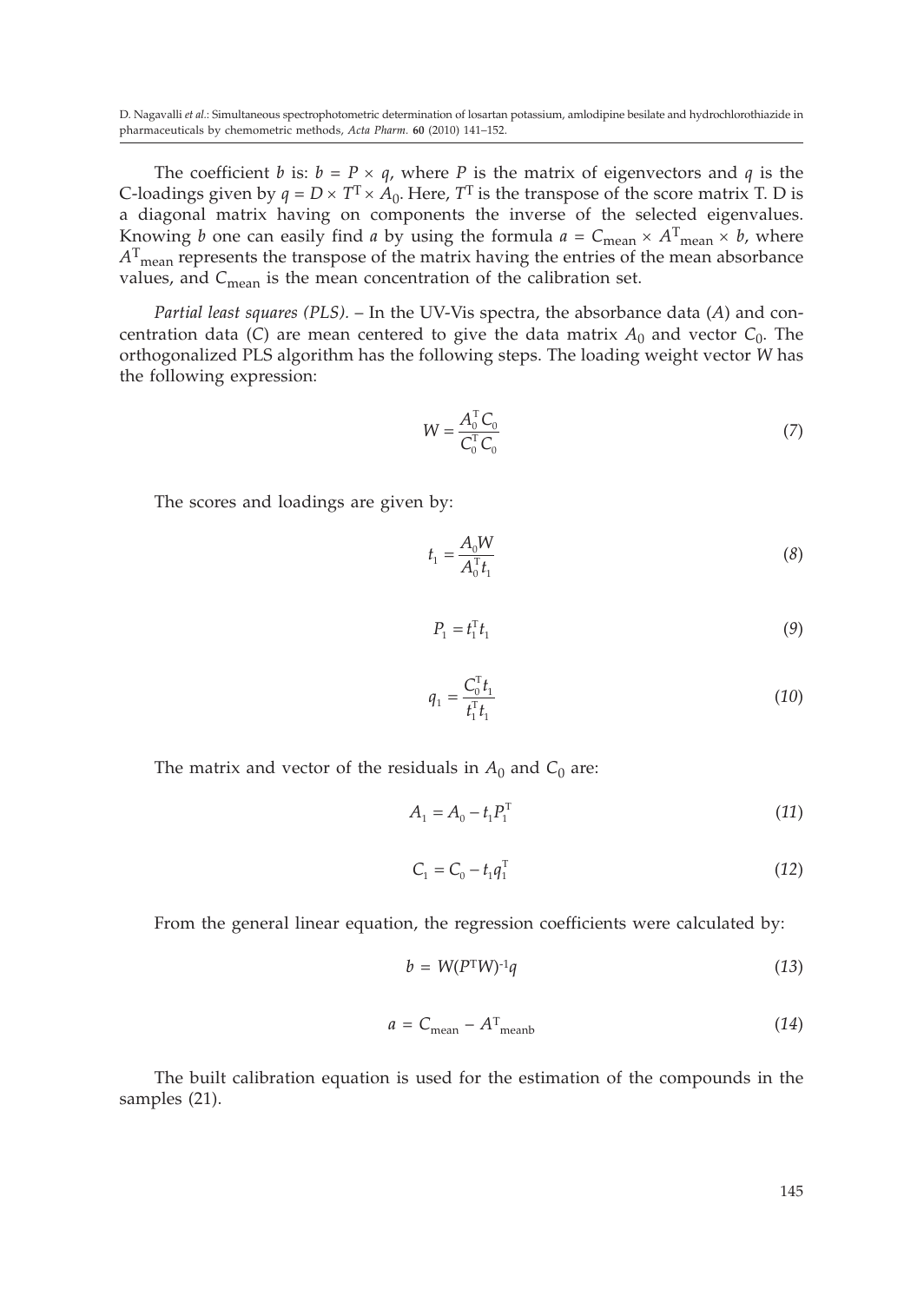#### RESULTS AND DISCUSSION

A calibration set was randomly prepared as mixtures of LOS, AML and HYD in their possible compositions by applying a multilevel multifactor design (22) (Table I). The UV absorbance data were obtained by measuring the absorbances in the region of 200–400 nm (Fig. 1). From this 230.5–350.4 nm wavelength was selected for construction



and HYD.

|            | Table II. Statistical parameters of chemometric methods in the calibration set |            |        |            |  |  |  |  |  |
|------------|--------------------------------------------------------------------------------|------------|--------|------------|--|--|--|--|--|
| Method     | Parameter                                                                      | <b>LOS</b> | AML    | <b>HYD</b> |  |  |  |  |  |
|            | <b>RMSECV</b>                                                                  | 0.1647     | 0.1183 | 0.1823     |  |  |  |  |  |
| <b>CLS</b> | <b>RMSEP</b>                                                                   | 0.1264     | 0.0908 | 0.1110     |  |  |  |  |  |
|            | R                                                                              | 1          | 0.9940 | 0.9990     |  |  |  |  |  |
|            | <b>RMSECV</b>                                                                  | 0.2258     | 0.2047 | 0.2583     |  |  |  |  |  |
| <b>MLR</b> | <b>RMSEP</b>                                                                   | 0.2062     | 0.0908 | 0.2328     |  |  |  |  |  |
|            | R                                                                              | 1          | 0.9920 | 0.9980     |  |  |  |  |  |
|            | <b>RMSEC</b>                                                                   | 0.1647     | 0.1183 | 0.1823     |  |  |  |  |  |
|            | <b>RMSECV</b>                                                                  | 0.1987     | 0.1424 | 0.2134     |  |  |  |  |  |
| <b>PCR</b> | <b>RMSEP</b>                                                                   | 0.1250     | 0.0856 | 0.1120     |  |  |  |  |  |
|            | R                                                                              | 1          | 0.9940 | 0.9990     |  |  |  |  |  |
|            | <b>RMSEC</b>                                                                   | 0.1647     | 0.1183 | 0.1823     |  |  |  |  |  |
|            | <b>RMSECV</b>                                                                  | 0.1987     | 0.1424 | 0.2134     |  |  |  |  |  |
| <b>PLS</b> | <b>RMSEP</b>                                                                   | 0.1250     | 0.0856 | 0.1120     |  |  |  |  |  |
|            | R                                                                              | 1          | 0.9940 | 0.9990     |  |  |  |  |  |

CLS – classical least squares, MLR – multiple linear regression, PCR – principal component regression.

PLS – partial least squares, RMSEP – root mean square error of prediction, RMSECV – root mean square error of cross validation, RMSEC – root mean square error of calibration.

For other acronyms see Table I.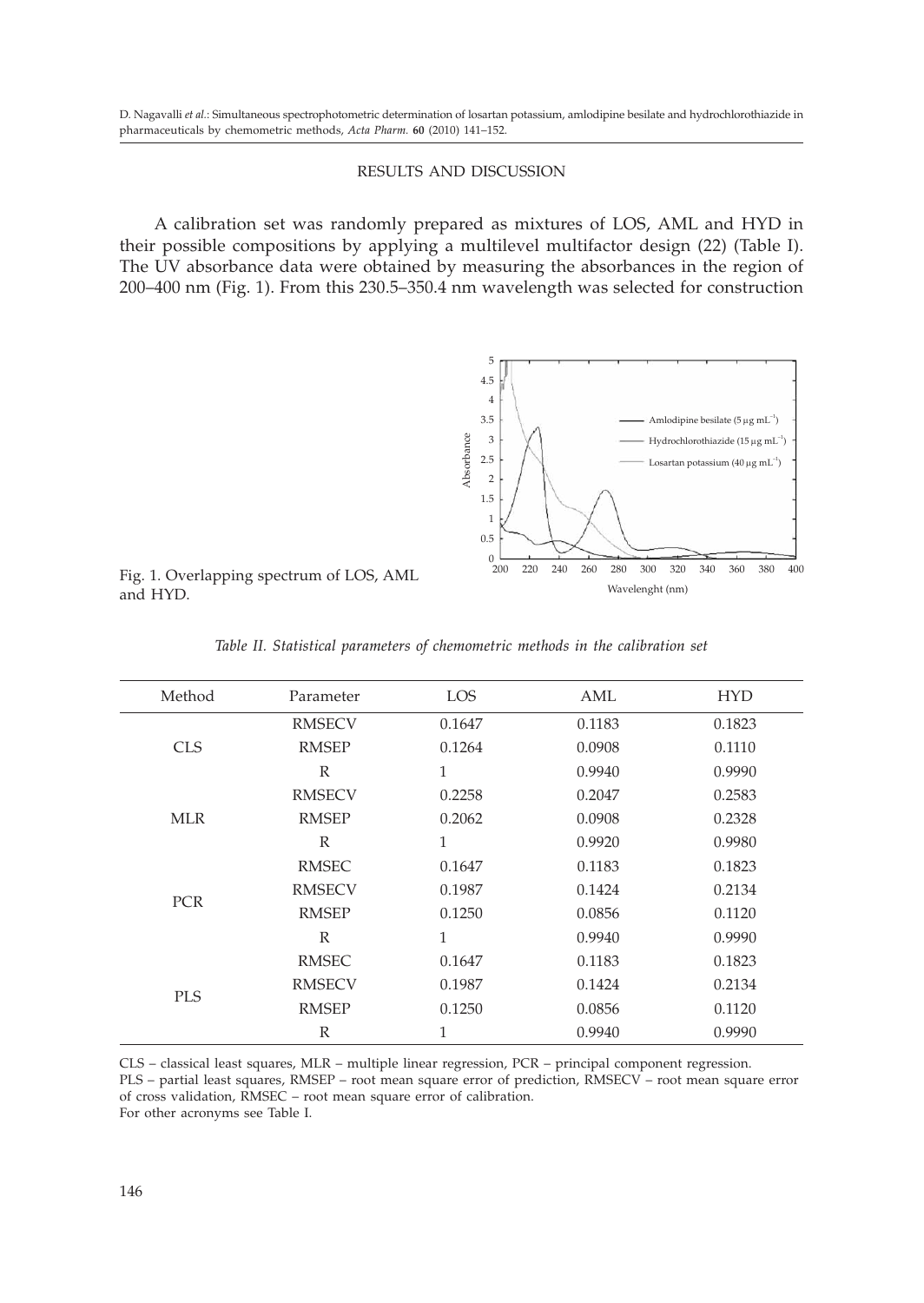of the calibration model. The fit model was constructed by using the absorption data matrix corresponding to the concentration data matrix in CLS, MLR, PCR and PLS.

Before constructing the model, pre-processing (23) was carried out to reduce the effect of noise, improve the predictive ability of the model and simplify the model by making the data more normally distributed and the wavelength selection based on the best outcome for reduced error of spectral data. In Table II, *R* is defined as the correlation coefficient between constituent concentrations and shows the absorbance effects relating to the constituent of interest. Values obtained in the methods close to 1 mean no interference was coming from other constituents in the respective set of calibration mixtures.

The most commonly employed validation criterion is to divide the dataset into two subsets, a calibration set and a validation set. The calibration model is calculated using the calibration set. Then, the root mean square errors of calibration and validation, RMSEC – root mean square error of calibration and RMSECV – root mean square error of cross validation, are calculated by using the calibration model under investigation to predict the samples in the calibration set and validation set, respectively:

RMSEC = 
$$
\sqrt{\frac{(y - y_{\text{pred}})^{i} (y - y_{\text{pred}})}{m - 1}}
$$

*Selection of the optimum number of factors for PCR and PLS.* – For PCR and PLS methods, 25 calibration spectra were used for the selection of the optimum number of factors by using the cross-validation with the leave-out-one technique. This allows modelling of the system with the optimum amount of information and avoidance of over-fitting or under-fitting. The cross-validation procedure consisted of systematically removing one of a group of training samples in turn and using only the remaining ones for the construction of latent variable factors and applied regression. The predicted concentrations were then compared with the actual ones for each of the calibration samples and the root mean square error of prediction (RMSEP) was calculated. The RMSEP was computed in the same manner each time, and then a new factor was added to the PCR and PLS model. The selected model was that with the smallest number of factors such that its



Fig. 2. Representation of RMSECV values generated from calibration by PCR: LOS, AML and HYD.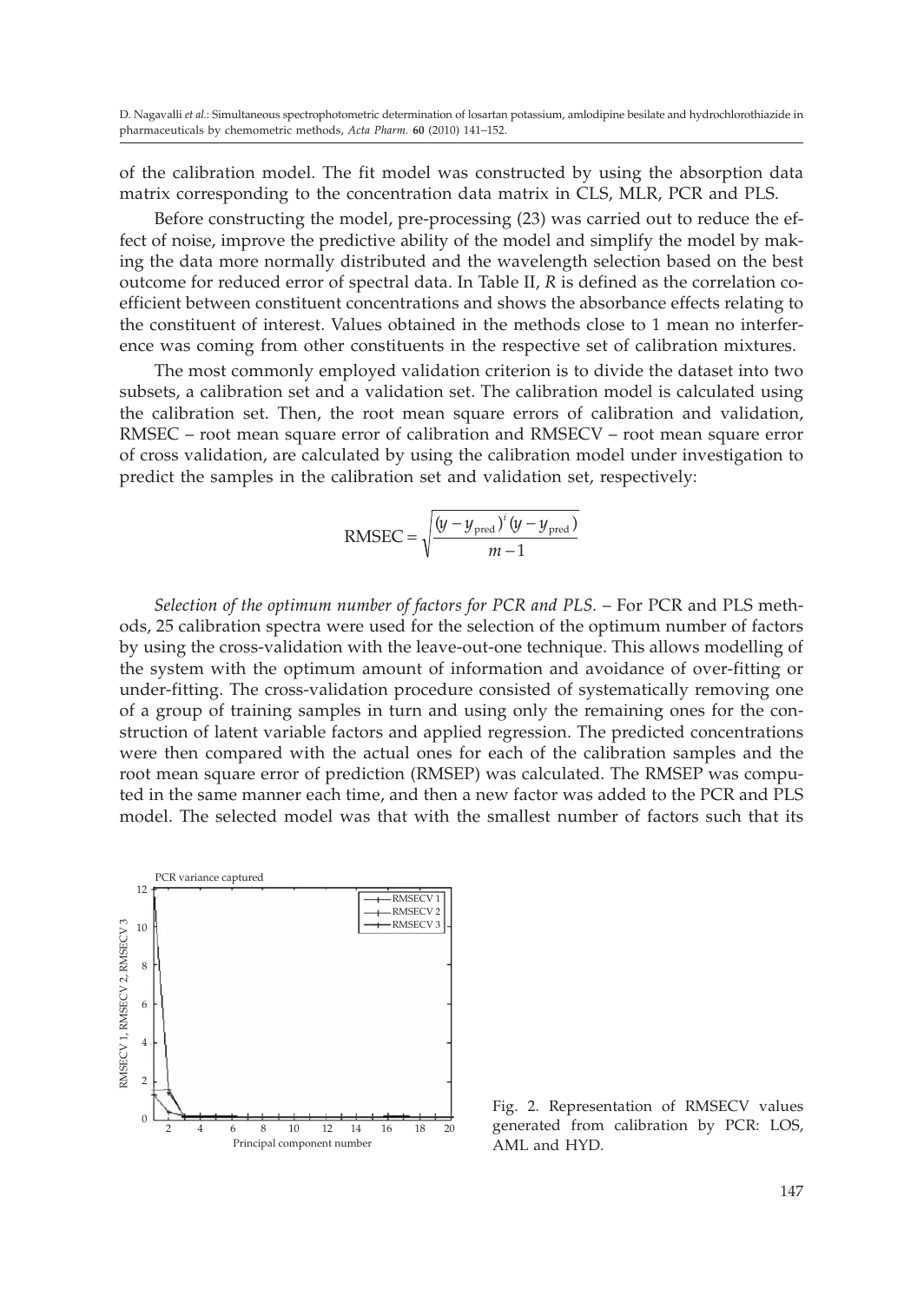



Fig. 3. Representation of RMSECV values generated from calibration by PLS: LOS, AML and HYD.

RMSECV values were not significantly greater than that for the model, which yielded the minimum RMSECV. A plot of RMSECV values against the number of components (Figs. 2 and 3) indicates that the latent variable factor 3 was optimum for PCR and PLS selected based on the RMSEC and RMSECV, respectively, for the estimation of the titled drugs. At the selected principal component of PCR and PLS, the concentrations of each sample was then predicted and compared with the known concentration and the RMSEP was calculated:

RMSEC = 
$$
\sqrt{\sum_{i=y}^{N} \frac{(y_{\text{ipred}} - y_{\text{iref}})^2}{N}}
$$
 RMSEC =  $\sqrt{\frac{(y - y_{\text{pred}})^T (y - y_{\text{pred}})}{m - 1}}$ 

| Synthetic formulation ( $\mu$ g mL <sup>-1</sup> ) <sup>a</sup> |     |            |     | Formulation ( $\mu$ g mL <sup>-1</sup> ) <sup>b</sup> |            | Recovery ( $\mu$ g mL <sup>-1</sup> ) <sup>c</sup> |      |            |
|-----------------------------------------------------------------|-----|------------|-----|-------------------------------------------------------|------------|----------------------------------------------------|------|------------|
| LOS                                                             | AML | <b>HYD</b> | LOS | AML                                                   | <b>HYD</b> | LOS                                                | AML  | <b>HYD</b> |
| 24.8                                                            | 3.6 | 10.8       | 30  | 3                                                     | 7.5        | 3                                                  | 0.45 | 0.75       |
| 24.8                                                            | 1.2 | 3.6        | 30  | 3                                                     | 7.5        | 3                                                  | 0.45 | 0.75       |
| 9.6                                                             | 1.2 | 18.0       | 30  | 3                                                     | 7.5        | 3                                                  | 0.45 | 0.75       |
| 9.6                                                             | 6.0 | 7.2        | 30  | 3                                                     | 7.5        | 6                                                  | 0.90 | 1.50       |
| 48.0                                                            | 2.4 | 18.0       | 30  | 3                                                     | 7.5        | 6                                                  | 0.90 | 1.50       |
| 19.2                                                            | 6.0 | 10.8       | 30  | 3                                                     | 7.5        | 6                                                  | 0.90 | 1.50       |
| 48.0                                                            | 3.6 | 7.2        | 30  | 3                                                     | 7.5        | 9                                                  | 1.35 | 2.25       |
| 28.8                                                            | 2.4 | 7.2        | 30  | 3                                                     | 7.5        | 9                                                  | 1.35 | 2.25       |
| 19.2                                                            | 2.4 | 14.4       | 30  | 3                                                     | 7.5        | 9                                                  | 1.35 | 2.25       |

*Table III. Composition of synthetic mixtures (formulation) and recovery set*

<sup>a</sup> Synthetic mixture of LOS, AML and HYD (standards).

<sup>b</sup> Pharmaceutical formulation, tablet.

<sup>c</sup> Recovery – standard addition to pharmaceutical formulation..

For other acronyms see Table I.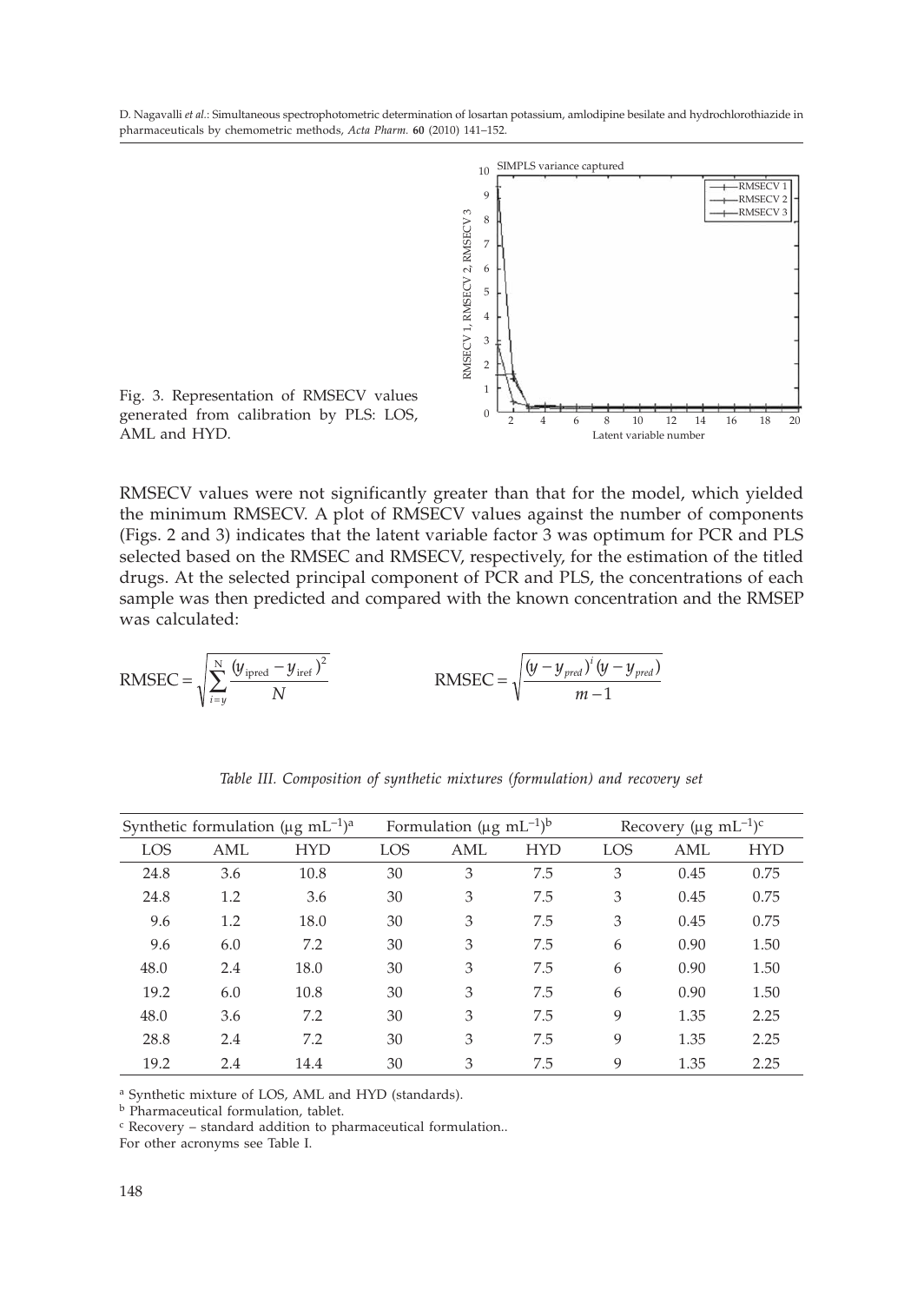| Component  | CLS                        |     | MLR                        |     | <b>PCR</b>                 |     | <b>PLS</b>                 |     |
|------------|----------------------------|-----|----------------------------|-----|----------------------------|-----|----------------------------|-----|
|            | Mean $\pm$ SD <sup>a</sup> |     | Mean $\pm$ SD <sup>a</sup> |     | Mean $\pm$ SD <sup>a</sup> |     | Mean $\pm$ SD <sup>a</sup> |     |
| LOS        | 100.6                      | 0.9 | 100.4                      | 1.2 | 100.6                      | 0.9 | 100.6                      | 0.9 |
| AML        | 100.0                      | 1.6 | 100.6                      | 0.7 | 100.0                      | 0.5 | 100.0                      | 0.5 |
| <b>HYD</b> | 100.9                      | 0.6 | 99.7                       | 0.9 | 100.9                      | 0.7 | 100.9                      | 0.7 |

*Table IV. Prediction results for losartan, amlodipine and hydrochlorothiazide from the synthetic validation samples by different chemometric methods*

<sup>a</sup> Nine determinations.

For acronyms see Table I and II.

In order to test the proposed techniques, the validation set of synthetic mixtures (from standards) containing the three drugs (Table III) in variable ratios was carried out; the results are given in Table IV. The maximum values of the mean percent errors corresponding to CLS, MLR, and PCR and PLS for the same mixtures were completely acceptable because of their very small numerical values (below 0.2). Results of tablet analyses are shown in Table V.

### *Recovery and precision studies*

To check the validity of the proposed methods, recovery studies were carried out by addition of the standard to the preanalyzed formulation. Results of recovery studies were found to be from  $99.3 \pm 0.3$  to  $101.3 \pm 0.6$  % (Table VI). Good precision of the method was indicated by RSD ranging 0.3–1.4 %.

Method Parameter<sup>a</sup> LOS AML HYD CLS Mean (%) 100.02 100.39 101.28<br>
CLS DOD (%) 2.2014 2.2020 RSD (%) 0.034 0.720 0.131 MLR Mean (%) 100.27 98.92 101.52 RSD (%) 0.078 1.683 1.192 PCR Mean (%) 100.01 100.36 101.32 RSD (%) 0.033 0.705 0.128 PLS Mean (%) 100.01 100.36 101.32 RSD (%) 0.033 0.705 0.128

*Table V. Prediction results for losartan, amlodipine and hydrochlorothiazide in formulation samples by different chemometric methods*

<sup>a</sup> Nine determinations.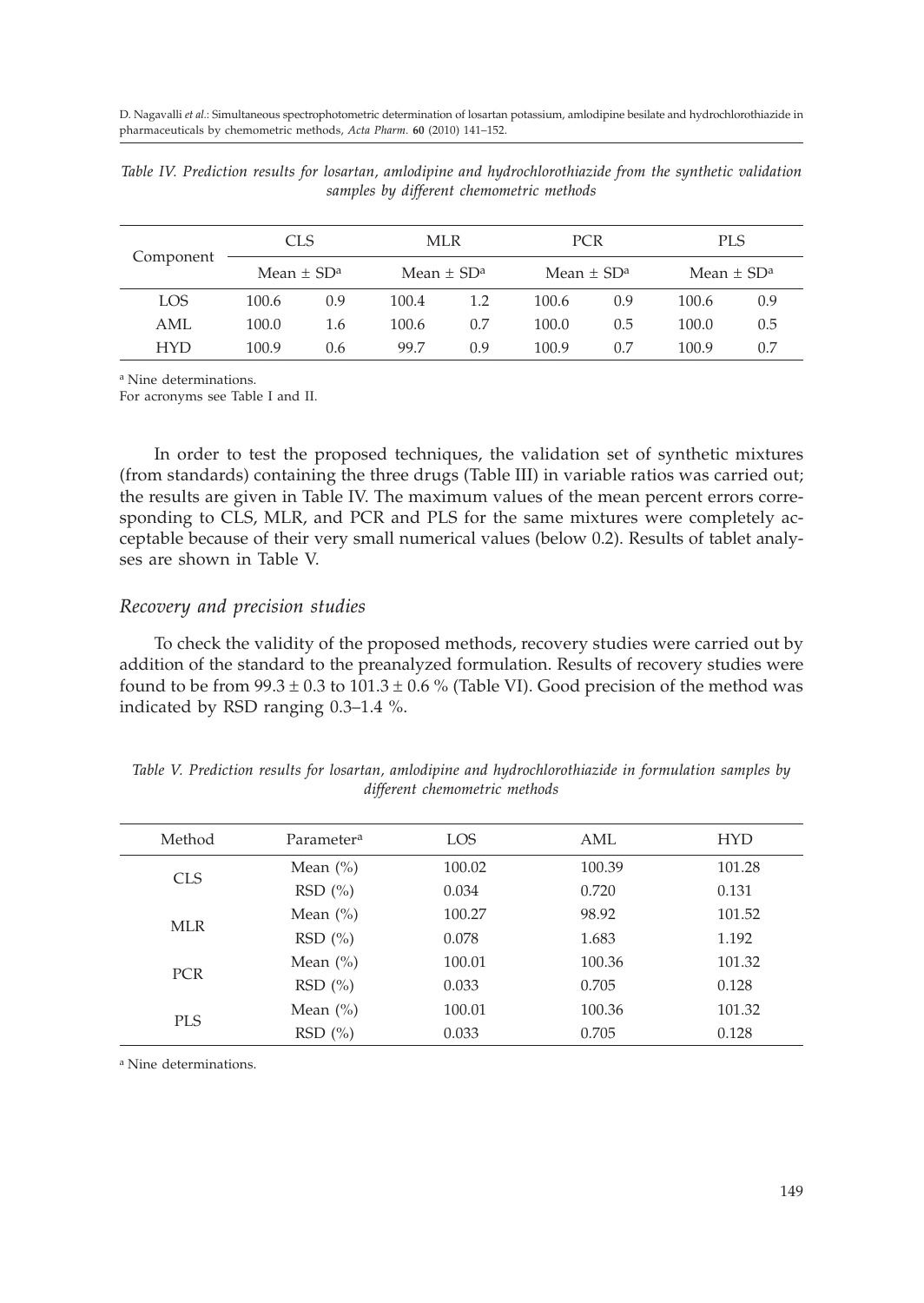|            |             | LOS                                                          |                     |                                                              | AML |                                        |       | <b>HYD</b>                                                   |                      |
|------------|-------------|--------------------------------------------------------------|---------------------|--------------------------------------------------------------|-----|----------------------------------------|-------|--------------------------------------------------------------|----------------------|
| Method     | Added       | Found<br>$(\mu g \text{ mL}^{-1})$ $(\mu g \text{ mL}^{-1})$ | Recovery<br>$(%)^b$ | Added<br>$(\mu g \text{ mL}^{-1})$ $(\mu g \text{ mL}^{-1})$ |     | Found *Recovery<br>$({\%})^{\text{b}}$ | Added | Found<br>$(\mu g \text{ mL}^{-1})$ $(\mu g \text{ mL}^{-1})$ | *Recovery<br>$(%)^b$ |
|            | 3           | 33.1                                                         | 100.4               | 0.5                                                          | 3.4 | 99.8                                   | 0.8   | 8.4                                                          | 101.6                |
| <b>CLS</b> | 6           | 36.0                                                         | 100.0               | 0.9                                                          | 3.9 | 99.2                                   | 1.5   | 9.1                                                          | 100.6                |
|            | 9           | 39.0                                                         | 100.1               | 1.4                                                          | 4.3 | 99.4                                   | 2.3   | 9.9                                                          | 101.6                |
| Mean       |             |                                                              | 100.1               |                                                              |     | 99.5                                   |       |                                                              | 101.3                |
| S.D        |             |                                                              | ± 0.2               |                                                              |     | ± 0.3                                  |       |                                                              | ± 0.6                |
|            | 3           | 33.0                                                         | 100.1               | 0.5                                                          | 3.5 | 101.3                                  | 0.8   | 8.4                                                          | 102.2                |
| <b>MLR</b> | 6           | 35.7                                                         | 99.3                | 0.9                                                          | 3.9 | 99.9                                   | 1.5   | 9.1                                                          | 100.6                |
|            | 9           | 39.1                                                         | 100.2               | 1.4                                                          | 4.4 | 100.5                                  | 2.3   | 9.8                                                          | 100.3                |
| Mean       |             |                                                              | 99.9                |                                                              |     | 100.5                                  |       |                                                              | 101.0                |
| S.D        |             |                                                              | ± 0.7               |                                                              |     | ± 1.0                                  |       |                                                              | ± 1.4                |
|            | 3           | 33.1                                                         | 100.3               | 0.5                                                          | 3.4 | 99.8                                   | 0.8   | 8.4                                                          | 101.7                |
| PCR        | 6           | 36.0                                                         | 100.0               | 0.9                                                          | 3.9 | 99.0                                   | 1.5   | 9.1                                                          | 100.6                |
|            | $\mathbf Q$ | 39.0                                                         | 100.0               | 1.4                                                          | 4.3 | 99.2                                   | 2.3   | 9.9                                                          | 101.6                |
| Mean       |             |                                                              | 100.1               |                                                              |     | 99.3                                   |       |                                                              | 101.3                |
| S.D        |             |                                                              | ± 0.2               |                                                              |     | ± 0.4                                  |       |                                                              | ± 0.6                |
|            | 3           | 33.1                                                         | 100.3               | 0.5                                                          | 3.4 | 99.7                                   | 0.8   | 8.4                                                          | 101.7                |
| <b>PLS</b> | 6           | 36.0                                                         | 100.0               | 0.9                                                          | 3.9 | 99.0                                   | 1.5   | 9.1                                                          | 100.6                |
|            | $\mathbf Q$ | 39.0                                                         | 100.0               | 1.4                                                          | 4.3 | 99.2                                   | 2.3   | 9.9                                                          | 101.6                |
| Mean       |             |                                                              | 100.1               |                                                              |     | 99.3                                   |       |                                                              | 101.3                |
| S.D        |             |                                                              | ± 0.2               |                                                              |     | ± 0.4                                  |       |                                                              | ± 0.6                |

*Table VI. Recovery studies of LOS, AML and HYD in pharmaceutical formulations<sup>a</sup>*

<sup>a</sup> Additions to 30  $\mu$ g mL<sup>-1</sup> LOS, 3  $\mu$ g mL<sup>-1</sup> AML and 7.5  $\mu$ g mL<sup>-1</sup> HYD in the formulation.

**b** Nine determinations.

### **CONCLUSIONS**

Based on the results obtained in this work, the UV spectrophotometric method for simultaneous determination of losartan potassium, amlodipine besilate and hydrochlorothiazide in mixtures by multivariate calibration of synthetic and pharmaceutical samples is applicable. PLS and PCR using a calibration matrix constructed with absorption spectra were successfully applied to simultaneous analysis of these drugs in synthetic and pharmaceutical mixtures.

*Acknowledgements*. – One of the authors, Mrs. D. Nagavalli, gratefully acknowledges the support from the management of Adhiparasakthi Medical and Charitable Trust, Melmaruvathur, in providing necessary facilities to carry out this research work. Orchid (Chemicals & Pharmaceuticals, Ltd, R&D division, Chennai, and Prof Dr. A. K. Mishra, IIT, Chennai) are kindly acknowledged for allowing to use their facilities.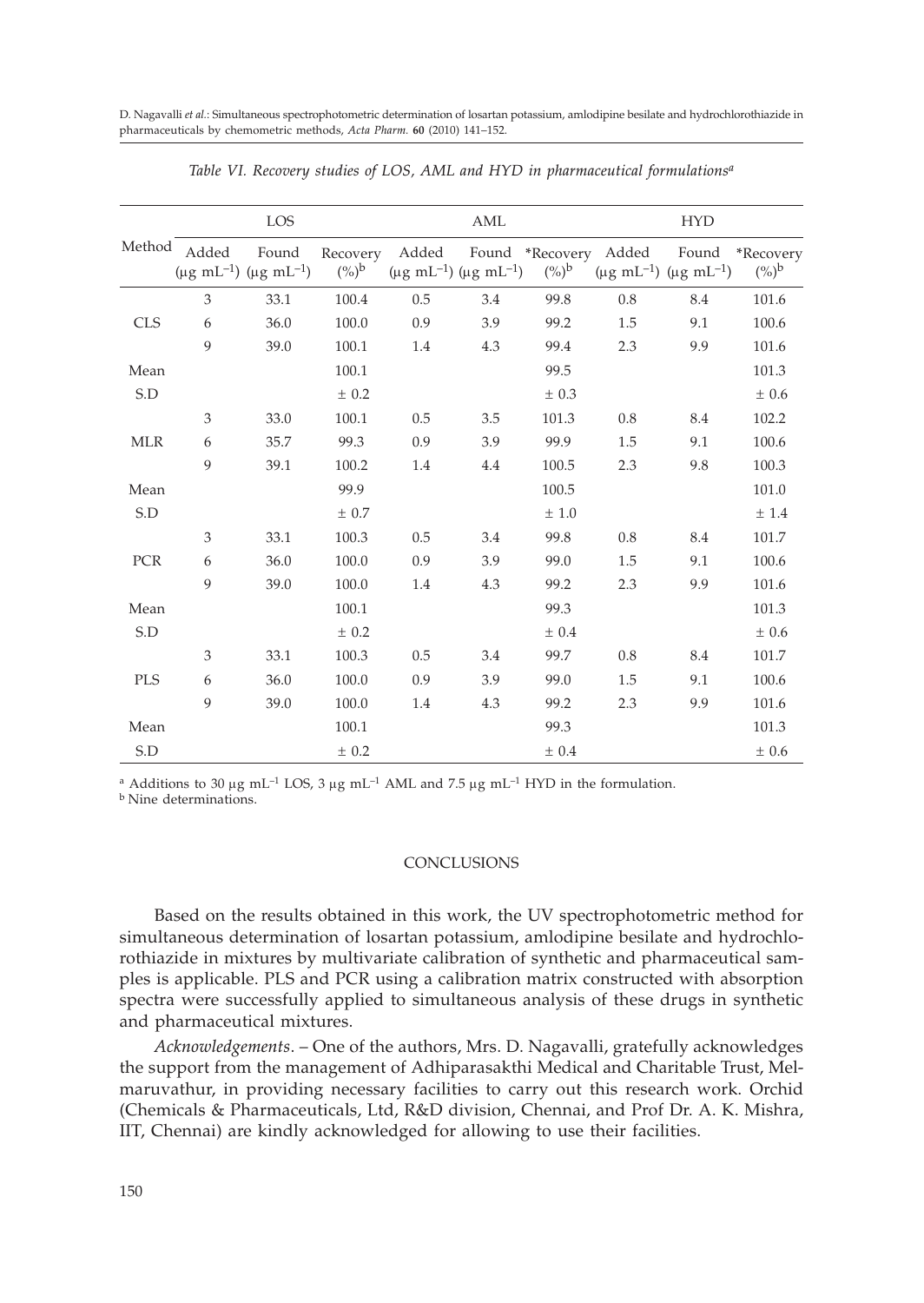#### REFERENCES

- 1. *Merck Index*, 14th ed., Merck and Co. Inc., White House Station 2003.
- 2. N. Erk, Analysis of binary mixtures of losartan potassium and hydrochlorothiazide by using high performance liquid chromatography, ratio derivative spectrophotometric and compensation technique, *J. Pharm. Biomed. Anal*. **24** (2001) 603–611.
- 3. D. L. Hertzog, J. F. McCafferty, X. Fang, R. J. Tyrrell, R. A. Reed, Development and validation of a stability-indicating HPLC method for the simultaneous determination of losartan potassium, hydrochlorothiazide, and their degradation products, *J. Pharm. Biomed. Anal.* **30** (2002) 747–760.
- 4. M. Polinko, K. Riffel, S. Hengchang and L. O. Man-Wai, Simultaneous determination of losartan and EXP3174 in human plasma and urine utilizing liquid chromatography/tandem mass spectrometry, *J. Pharm. Biomed. Anal*. **33** (2003) 73–84; DOI:10.1016/S0731-7085(03)00348-0.
- 5. R. K. Barman, M. A. Islam, M. Ahmed, M. I. Ibnewahed, R. Islam, A. Khan, M. B. Hossain and B. M. Rahman, Simultaneous high-performance liquid chromatographic determination of atenolol and amlodipine in pharmaceutical-dosage form, *Pak. J. Pharm. Sci.* **20** (2007) 274–279.
- 6. M. D. Malesuik, S. G. Cardoso, L. Bajerski and F. A. Lanzanova, Determination of amlodipine in pharmaceutical dosage forms by liquid chromatography and ultraviolet spectrophotometry, *J. AOAC Int.* **89** (2006) 359–364.
- 7. F. Belal, I. A. Al-Zaagi, E. A. Gadkariem and M. A. Abounassif, A stability-indicating LC method for the simultaneous determination of ramipril and hydrochlorothiazide in dosage forms, *J. Pharm. Biomed. Anal*. **24** (2001) 335–342.
- 8. O. C. Lastra, I. G. Lemus, H. J. Sánchez and R. F. Pérez, Development and validation of a UV derivative spectrophotometric determination of losartan potassium in tablets, *J. Pharm. Biomed. Anal*. **33** (2003) 175–180.
- 9. M. C. Ferro, P. M. Castellano and T. S. Kaufman, Simultaneous determination of amiloride hydrochloride and hydrochlorothiazide in synthetic samples and pharmaceutical formulations by multivariate analysis of spectrophotometric data, *J. Pharm. Biomed. Anal*. **30** (2002) 1121–1131.
- 10. M. A. Obando, J. M. Estela and V. Cerda, Simultaneous determination of hydrochlorothiazide and losartan potassium in tablets by high-performance low-pressure chromatography using a multi-syringe burette coupled to a monolithic column, *Anal. Bioanal. Chem.* **391** (2008) 2349–2356.
- 11. S. A. Shah, I. S. Rathod, B. N. Suhagia, S. S. Savale and J. B. Patel, Simultaneous determination of losartan and hydrochlorothiazide in combined dosage forms by first-derivative spectroscopy and high-performance thin-layer chromatography, *J. AOAC Int.* **84** (2001) 1715–1723.
- 12. R. B. Kakde, V. H. Kotak and D. L. Kale, High performance thin layer chromatographic method for simultaneous estimation of amlodipine besilate and bisoprolol fumarate in pharmaceutical preparations, *Pharma Rev.* Dec-2008, 168–170.
- 13. Y. Ma, F. Qin, X. Sun, X. Lu and F. Li, Determination and pharmacokinetic study of amlodipine in human plasma by ultra performance liquid chromatography-electrospray ionization mass spectrometry, *J. Pharm. Biomed. Anal*. **43** (2007) 1540–1545.
- 14. R. Kramer, *Chemometric Techniques in Quantitative Analysis*, Marcel Dekker, New York 1998.
- 15. H. Martens and T. Naes, *Multivariate Calibration*, Wiley, New York 1989.
- 16. E. Dinç and A. Ozdemir, Linear regression analysis and its application to multivariate chromatographic calibration for the quantitative analysis of two-component mixtures, *Farmaco* **60** (2005) 591–597.
- 17. R. Brereton, *Chemometrics. Data Analysis for the Laboratory and Chemical Plant*, Wiley, Chichester 2003.
- 18. R. Bro, *Håndbog i Multivariabel Kalibrering*, Jordbrugsforlaget, Copenhagen, 1996.